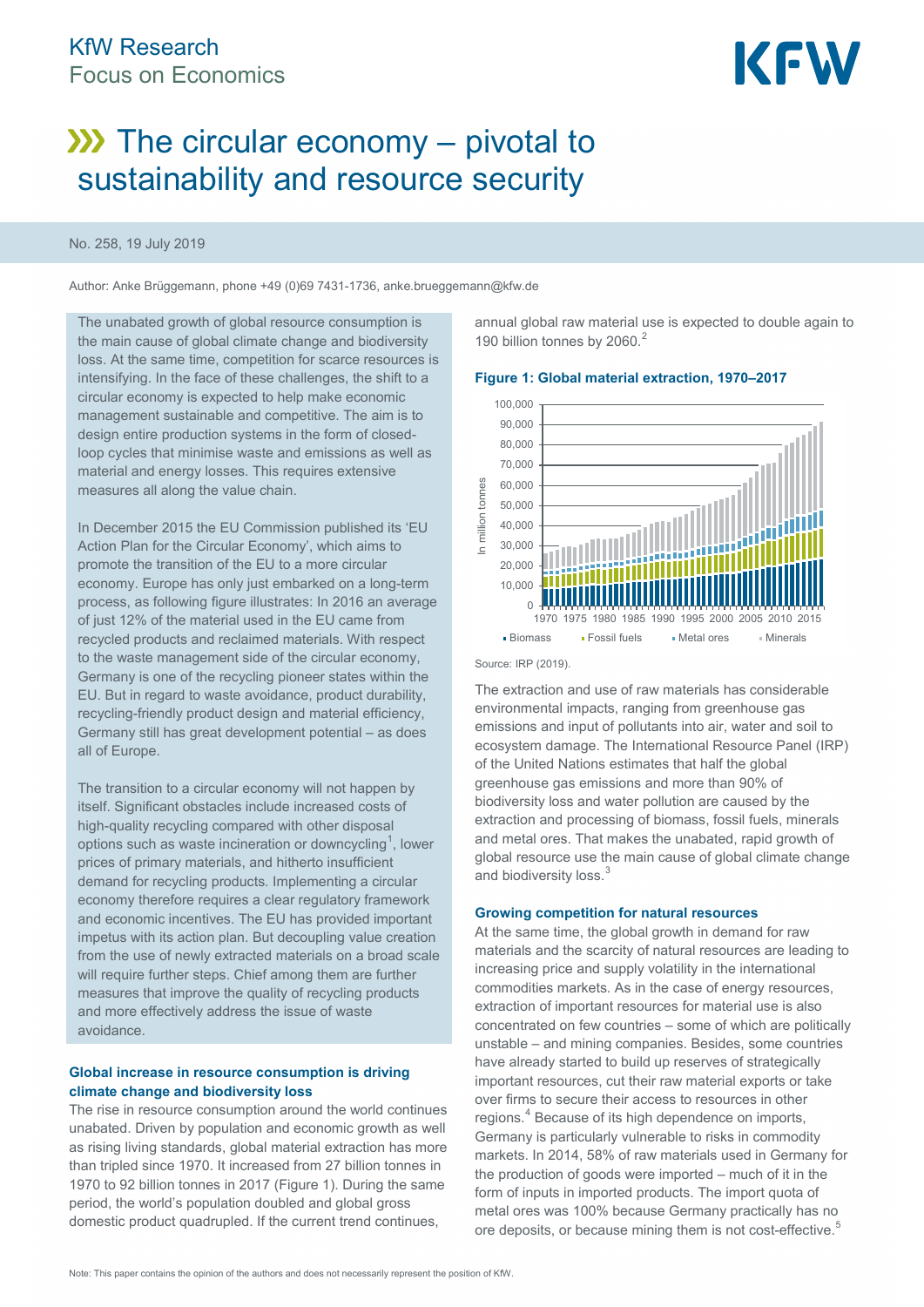### KfW Research

Against this background, the sparing and efficient use of resources and recycling already constitute important building blocks of Germany's economic and environmental policy for securing the country's supply of raw materials and competitiveness in the long term as well as mitigating the negative environmental impacts associated with the extraction and processing of primary materials.<sup>[6](#page-4-5)</sup>

#### **Transition from a linear to a circular economy necessary**

In order to be able to sustainably secure humankind's natural bases of life, the IRP calls for a shift in the use of resources. In its most recent report to the UN (March 2019) it calls upon policymakers to push for a transition from a linear to a circular economy through a combination of durable products, smart product design, standardisation, reuse and recycling. Modelling performed by the panel reveal that such resourceefficient economic policy tools would both allow global prosperity to continue growing and enable global climate action targets to be achieved.

The IRP has thus taken up the concept of the circular economy, which has received growing attention from researchers and society in the past years. So far there is no uniform definition of the concept. Basically, however, it aims to decouple value creation from resource use as much as possible. In Germany the concept of the circular economy is often expressed using the term '*Kreislaufwirtschaft'*, but this term is often still associated merely with recycling in Germany, so its meaning is too narrow. The concept of circular economy goes far beyond this. The aim is to design entire production systems in the form of closed-loop cycles in which waste, emissions, material and energy losses are minimised (see Figure 2). If implemented consistently, circular economy is a radical departure from the current linear 'make, consume, dispose' global economic model.

An ideal model of a circular economy requires modifications all along the value chain: $8$ 

• **Design:** Products should be durable and suitable for reuse, sorting and recycling.

• **Production:** The production of the products should be material and energy efficient.

• **Distribution:** Business models should be adapted so as to maximise utilisation of products (e.g. through rental or sharing).

• **Use:** Product use is designed for durability (including repairability and reuse of end-of-life products).

• **Collection/recycling:** After use, products are taken to a differentiated value recovery system in which materials are specifically identified and sorted as a basis for high-quality recycling.

• **Recirculation:** The secondary raw materials obtained are reintroduced into the production process, minimising the use of primary materials.

#### **The EU on the road to a circular economy**

Under the 'EU Action Plan for the Circular Economy' of 2015, the European Union provides strong impetus for advancing the transition to a more circular economy in the EU. The programme of action aims to 'maintain the value of products, materials and resources in the economy for as long as possible, and to minimise the generation of waste.' The proposals address the entire product life-cycle from production and consumption to waste management and the market for secondary raw materials. In addition to reducing resource and energy consumption as well as greenhouse gas emissions, the EU wants the plan to protect businesses against scarcity of resources and boost the competitiveness of EU industry. Brussels also hopes it will generate new business opportunities and create more employment.<sup>[9](#page-4-8)</sup>

A number of measures have already been adopted on the basis of the action plan. The most prominent EU resolutions definitely include new recycling targets for municipal waste and banning the sale of certain single-use plastic products. The rules provide for the EU member states to each recycle at least 55% of municipal waste (including household waste



#### **Figure 2: Value creation cycle in the circular economy**

Source: KfW-Research, based on acatech (2018).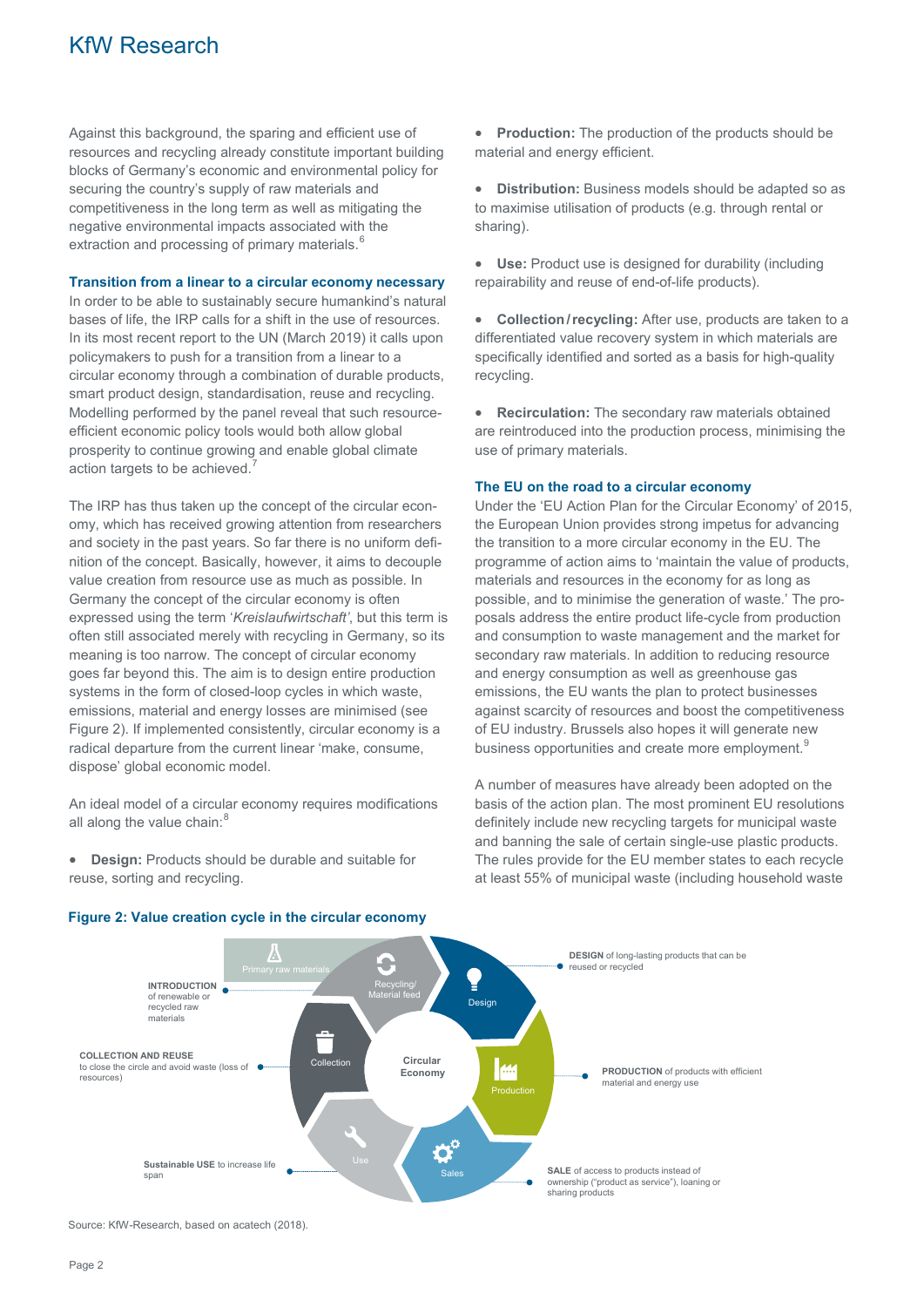and commercial waste similar to household waste) from the year 2025, at least 60% from 2030 and at least 65% from 2035. The average European recycling rate for these types of waste is currently 47%.<sup>[10](#page-4-9)</sup> Furthermore, from 2035 not more than 10% of all municipal waste will be allowed to be taken to landfill within the  $EU^{11}$  $EU^{11}$  $EU^{11}$  In order to protect the oceans and the environment, a Europe-wide ban on the sale of plates, cutlery, stirrers and balloon holders made of plastic, styrofoam cups and cotton buds containing plastic will apply from 2021. All of these items are among the single-use products most commonly found on Europe's beaches. In addition, by 2030 all new single-use plastic beverage bottles must be made from at least 30% recycled plastics.

Example of municipal waste shows that waste generation levels and current waste management practices differ substantially from one EU country to another. Denmark produces the highest annual quantities of municipal waste per capita (777 kg), followed by Malta (647 kg), Cyprus (640 kg) and Germany (626 kg). The lowest quantities are found in Romania (261 kilograms), Poland (307 kg), the Czech Republic (333 kg) and Slovakia (348 kg). Wealthier countries tend to produce more waste per capita. In Cyprus and Malta, tourism is partly responsible for the higher quantities. Hardly any municipal waste goes to landfill in Belgium, the Netherlands, Sweden, Denmark, Germany, Austria and Finland because waste incineration and recycling play a major role in these countries. In Greece, Malta, Croatia, Cyprus and Romania, on the other hand, more than three fourths of municipal waste still ends up in landfill. Germany and Austria have Europe's highest recycling rates, at 66% and 59% (Figure 3).<sup>[12](#page-4-11)</sup> These figures underscore the fact that EU member states face different challenges in meeting the recycling and landfill targets for municipal waste set by the EU.

The Action Plan for the Circular Economy is just the start of a long-term process for the EU. The following figure illustrates

that Europe still has a long way to go in transitioning to a circular economy: In 2016 an average of just 12% of the material resources used in the EU came from recycled products and reclaimed materials.<sup>[13](#page-4-12)</sup> Further steps are needed to be able to achieve largely closed-loop material cycles. Chief among them are further measures that improve the quality of recycling products and more effectively tackle the issue of waste avoidance. Even though the EU affords highest priority to waste avoidance, the relevant regulations are clearly less binding than those pertaining to classic recycling. Moreover, the packages of measures adopted by the EU so far focus very strongly on the portion of municipal waste that makes up around 10% of the total waste quantity generated in the EU. A stronger focus should be placed on other types of waste such as high-volume construction and demolition waste as well as manufacturing waste.

#### **Where does Germany stand?**

With respect to the waste management side of the circular economy, Germany is one of the EU member states that has attached high importance to recycling for a long time. In the year 2016, 70% of all waste generated in Germany was sent for recycling.<sup>[14](#page-4-13)</sup> Not only does this save primary materials but relevant quantities of energy and associated greenhouse gas emissions. In 2013 alone, 493 million tonnes of primary materials and 1,400 petajoules of primary energy were avoided in Germany and abroad thanks to the activities of Germany's secondary raw materials industry.[15](#page-4-14)

In order to achieve the goal of a circular economy that encompasses the entire value creation chain of a national economy, however, there is further need for action in Germany as well. Most recently, only around 14% of nonenergy resources used in industry have been obtained from waste in Germany.<sup>[16](#page-4-15)</sup> And issues such as reuse, repair, product durability, recycling-friendly product design and material efficiency in particular illustrate that Germany still has great development potential – as does all of Europe.



#### **Figure 3: EU recycling quotas for municipal waste**

Share of recycled or composted municipal waste in per cent

Source: European Parliament (2018), data from 2016.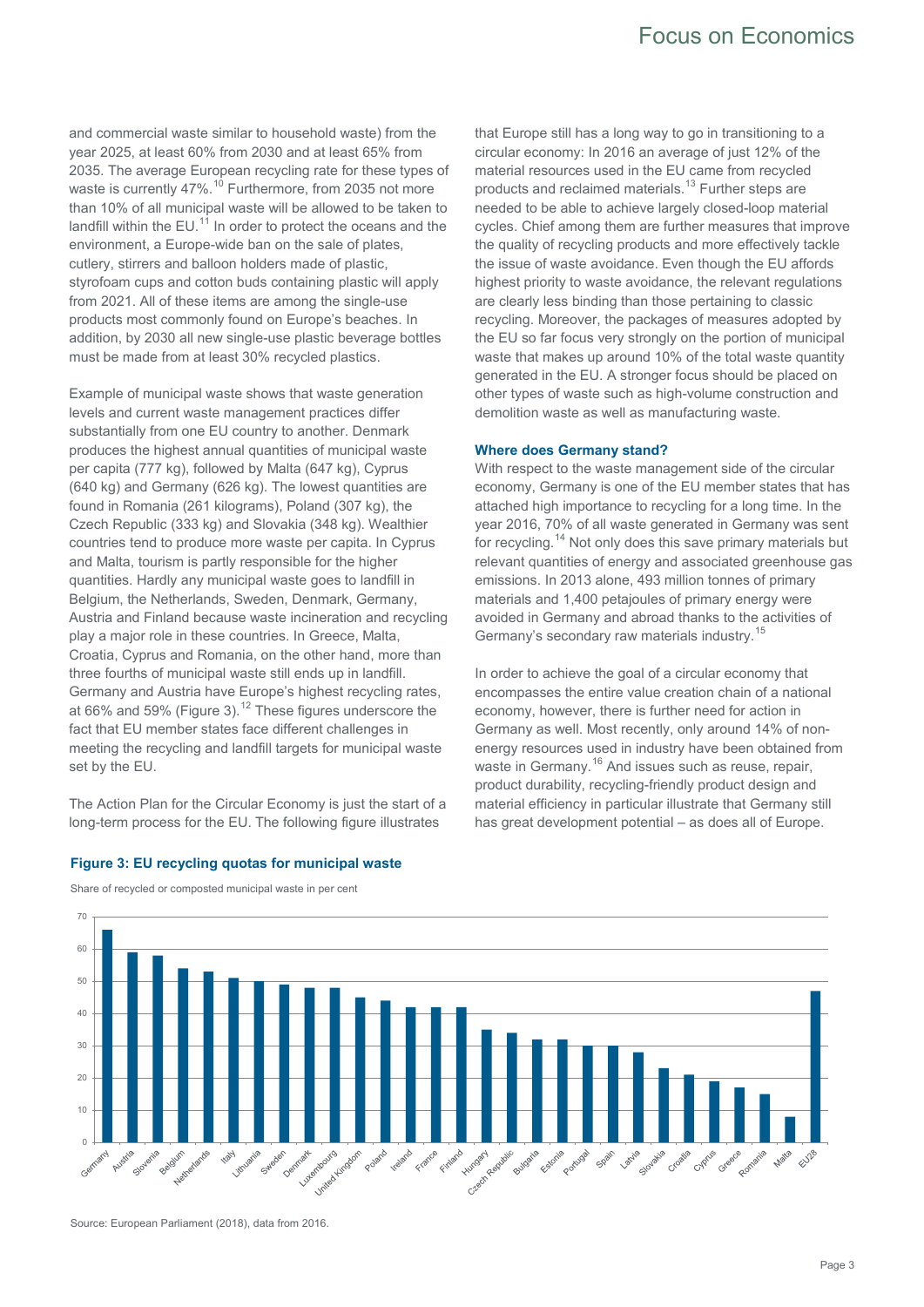### KfW Research

The main challenges for Germany in transitioning to a circular economy are:

• **Waste avoidance / resource efficiency:** Total waste generation in Germany dropped by around 12% between 2000 and 2016. Since 2012, however, waste quantities have increased again  $(+8\%)$ .<sup>[17](#page-4-16)</sup> At 626 kg per capita per year, Germany's municipal waste generation is significantly higher than the EU average of 482 kg.<sup>[18](#page-4-17)</sup> Further measures to avoid waste and improve material efficiency are therefore required.

• **Recycling quotas:** Additional recycling potential can be increased in Germany as well. Two examples: First, as a result of a new EU-wide calculation method, the EU recycling quota of 65% for municipal waste that has to be achieved by 2035 is challenging for Germany as well and requires additional efforts. The new calculation method means that the recycling rate of 66% so far reported by Germany will drop because in future it will no longer allow the rate to be based on the input quantity brought to recycling facilities, but solely on the material effectively recycled (output quantity). Second, the new German Packaging Act requires, among other things, the recycling rate for plastic sales packaging to be increased from currently 36% to 63% by the year 2022.<sup>[19](#page-4-18)</sup> What remains problematic is that some of the plastic waste generated in Germany is exported for recycling to countries with low environmental standards for the recycling process and the disposal of sorting residues – particularly to Southeast Asia. To protect the environment and the world's oceans, an EU-wide export ban on poorly recyclable plastic waste is to enter into force from 2021.

• **Quality of recycling products:** In order to be able to make cycles as closed as possible and increase the acceptance of the use of secondary materials on the buyer side, a greater focus will have to be placed on improving the quality of recyclates (prevention of downcycling). Besides separation of the relevant waste fractions, this will require innovative processing and recycling technologies as well as quality standards for secondary materials where appropriate. Finally, businesses will need stronger incentives to develop more recycling-friendly products and manufacture them using more secondary raw materials (recyclates).

• **Strategically important resources:** Technological metals such as indium, rare earths, gallium or neodymium have great importance for the digitalisation of industry and a number of environmental technologies such as electric mobility and renewables. At the same time, the supply of these resources is fraught with great risks, either because the existing deposits are concentrated in certain countries or enterprises, or because their static ranges are very low. Although the recycling of technological metals can be an important approach to resource security in Germany, its potential is so far hardly developed. The recycling of end-oflife electrical appliances and vehicles, for example, remains largely focused on the reclamation of mass metals such as iron, copper and aluminium. Technological metals are also difficult to recycle because of the very small quantities used in end products. Greater incentives for recycling (e.g. through recycling quotas for critical resources) and for the development of innovative recycling methods are necessary to be able to tap into this resource potential more broadly. A particular challenge here is that considerable quantities of end-of-life appliances and products containing technological metals in Germany currently do not flow back into the regulated material cycle. This is due to the legal and illegal export of end-of-life products to developing and emerging countries. Moreover, many small electrical appliances still end up in the household waste bin in Germany despite an extensive collection infrastructure.<sup>[20](#page-4-19)</sup>

#### **Conclusion**

What can be surmised from the above observation is that the transition to a circular economy will not occur on its own. Significant obstacles on the path to a circular economy include increased costs of high-quality recycling compared with other disposal options such as waste incineration or downcycling, lower prices of primary materials (which do not map the cost of environmental damage), and hitherto insufficient demand for recycled products. The implementation of a circular economy therefore requires policymakers to set a clear regulatory framework and economic incentives. The EU has provided important impetus with its action plan. But decoupling value creation from the use of newly extracted materials on a broad scale will require further steps. These include, in particular, more binding directives on improving the quality of recycled products and waste avoidance. What is also important for successful implementation is that all stakeholders of the value creation cycle take responsibility and cooperate with each other – from the product designer and manufacturer through retailers and consumers to recycling companies. ■

> Follow KfW Research on Twitter.

Or sign up for our free email Or sign up for our free emails<br>newsletter and you won't miss out on<br>newsletter and you won't miss out on newsletter and you won change.

**Subscribe here**